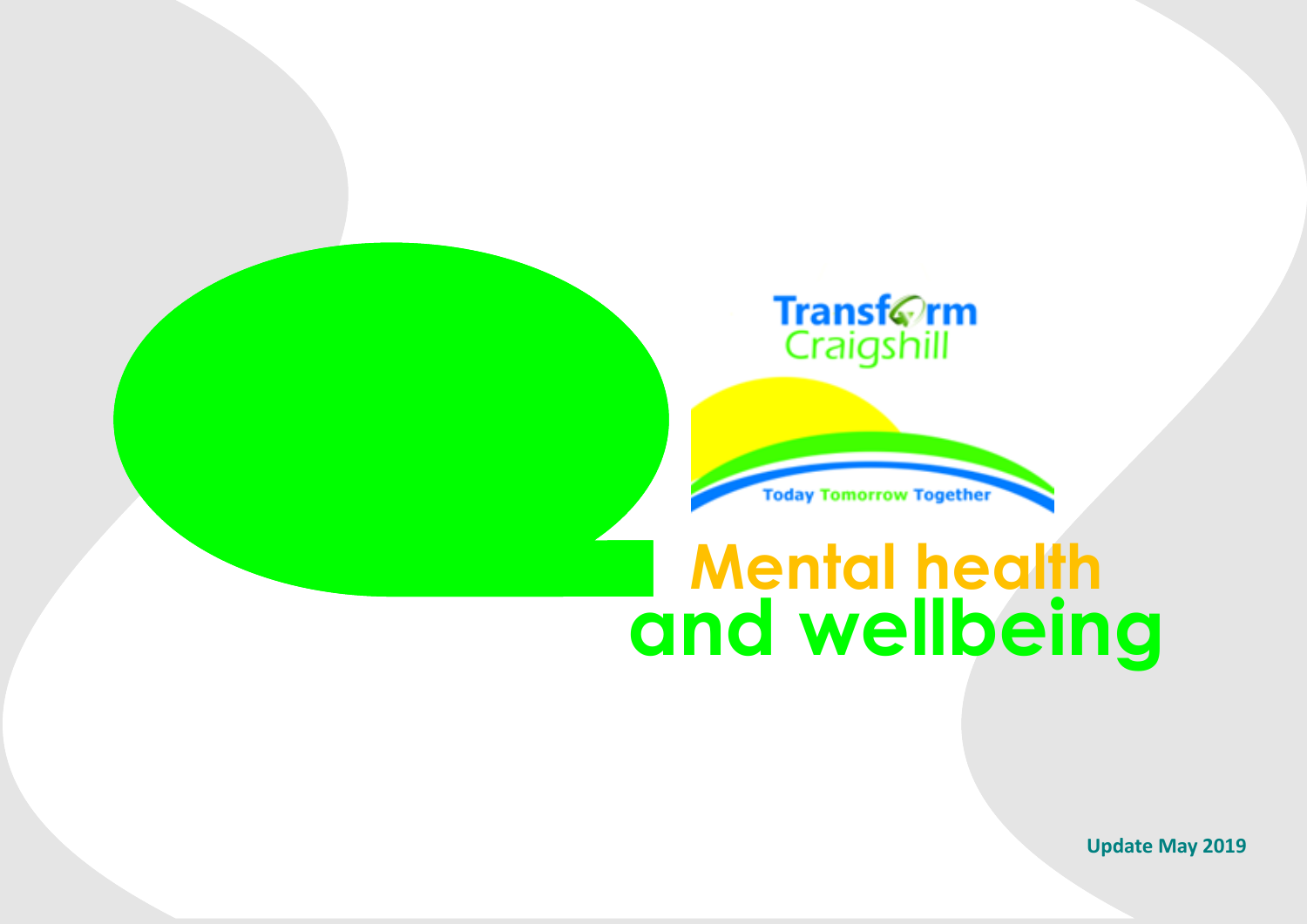### **challenges**

## **Mental health and well being**

Mental health and well being priorities from community consultation, statistics, profiling and mapping of services and organisations



Night time activities for adults



Individuals accessing GP appointments



Isolation for people with mental health issues



Social<br>prescribing

Increase support through social prescribing



No community garden









Prescription drugs for anxiety, depression and Access to good quality food



Transport—travel costs YP



Mental health of young people



Affordable sitting in eating places open after 3pm early evening





Lack of assistance for individuals with mental health issues. increasing compounded with issues around family, job, money and housing

Individuals wanting to move into sheltered housing



Safe place to go within the community



Perceived transport link to the centre







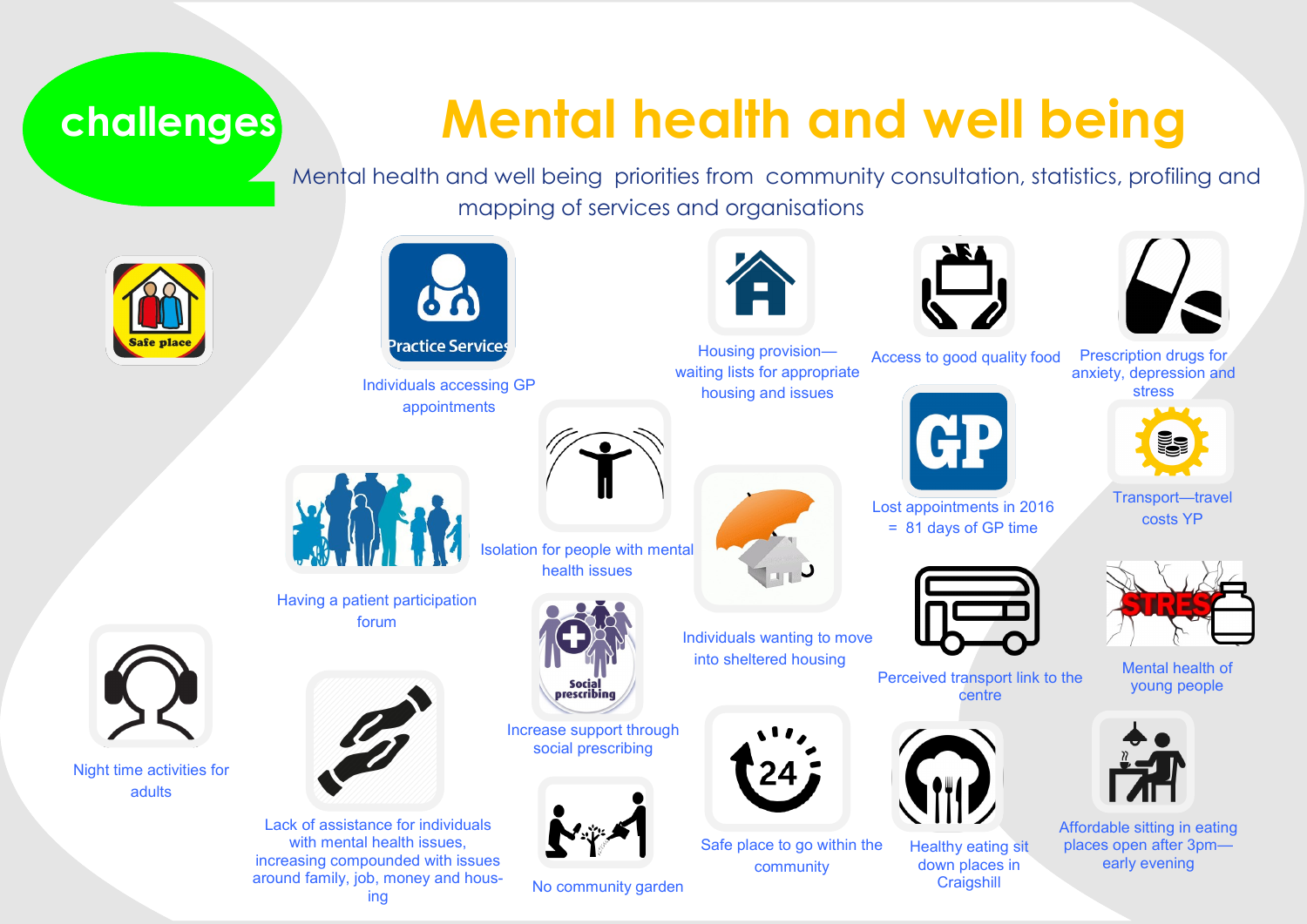



# **Mental health and wellbeing**

- Mental health and well being with young people
- GP appointments
- Prescription drugs for anxiety, depressions and stress
- . Safe place to go in the community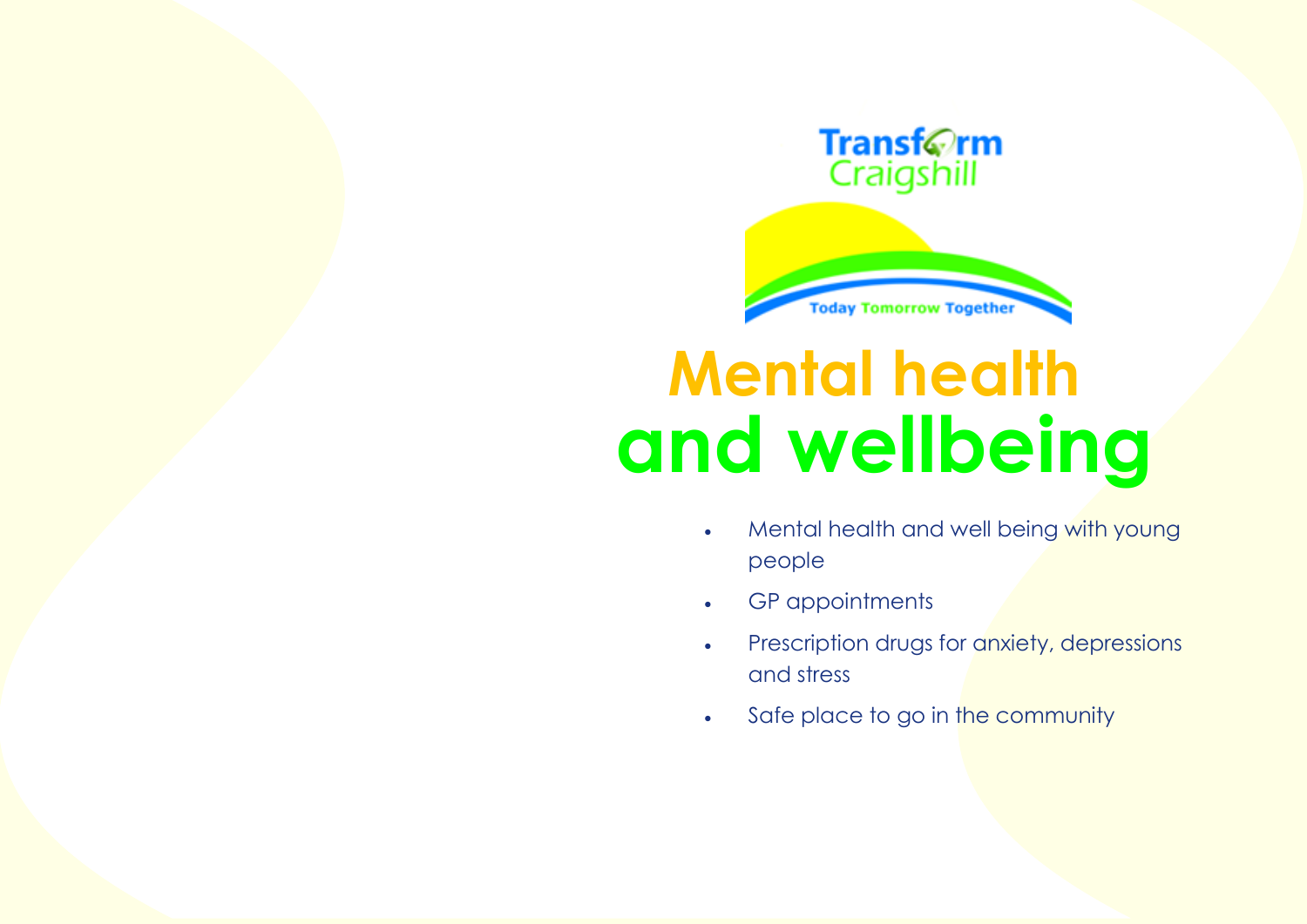

**Key Issues /needs identified:** 

# **Social prescribing**

| <u>1197 100000 /110000 100111111001</u> |                                                                                                                                                                    |  |  |  |  |  |
|-----------------------------------------|--------------------------------------------------------------------------------------------------------------------------------------------------------------------|--|--|--|--|--|
| <b>Current position:</b>                | Outcome:                                                                                                                                                           |  |  |  |  |  |
|                                         | To improve the streets, and spaces of buildings, underpasses, roads, green<br>areas in order to improve residents overall health, mental health and well<br>being. |  |  |  |  |  |
| <b>Baseline evidence and measures</b>   | Local Plan outcome indicators                                                                                                                                      |  |  |  |  |  |
|                                         | <b>Short term:</b> community involvement                                                                                                                           |  |  |  |  |  |
|                                         | <b>Medium term:</b>                                                                                                                                                |  |  |  |  |  |
|                                         |                                                                                                                                                                    |  |  |  |  |  |
|                                         |                                                                                                                                                                    |  |  |  |  |  |

### **How this fits into:**

**The Local Outcome Improvement Plan:** We live in resilient, cohesive and safe communities. We live longer, healthier lives and have reduced health inequalities.

#### **WLCPP Anti poverty strategy 2018-23 'Taking Action for Change'**

- Targeting services to reduce inequalities
- Shifting resources upstream to deliver preventable measures
- Ensuring that we obtain the maximum impact for our expenditure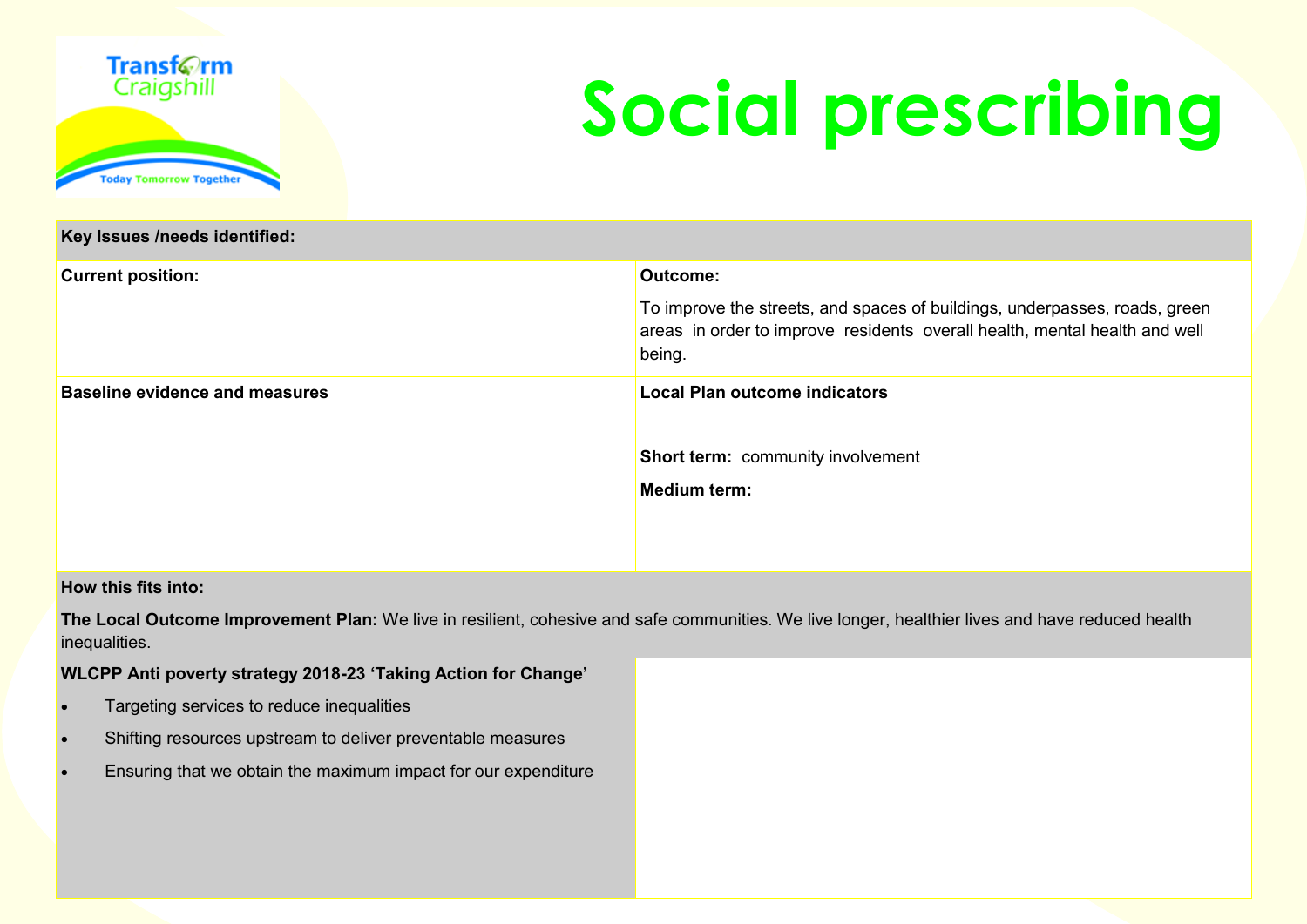

# **Social prescribing**

| Outcome re-<br>quired | What do we need<br>to do | How are we going to<br>do it | What do we need Who is going to<br>(resources) to do do it | <b>Timeframe</b> | How will we know we are succeeding?<br>outcome indicator/outputs |
|-----------------------|--------------------------|------------------------------|------------------------------------------------------------|------------------|------------------------------------------------------------------|
|                       |                          |                              |                                                            |                  |                                                                  |
|                       |                          |                              |                                                            |                  |                                                                  |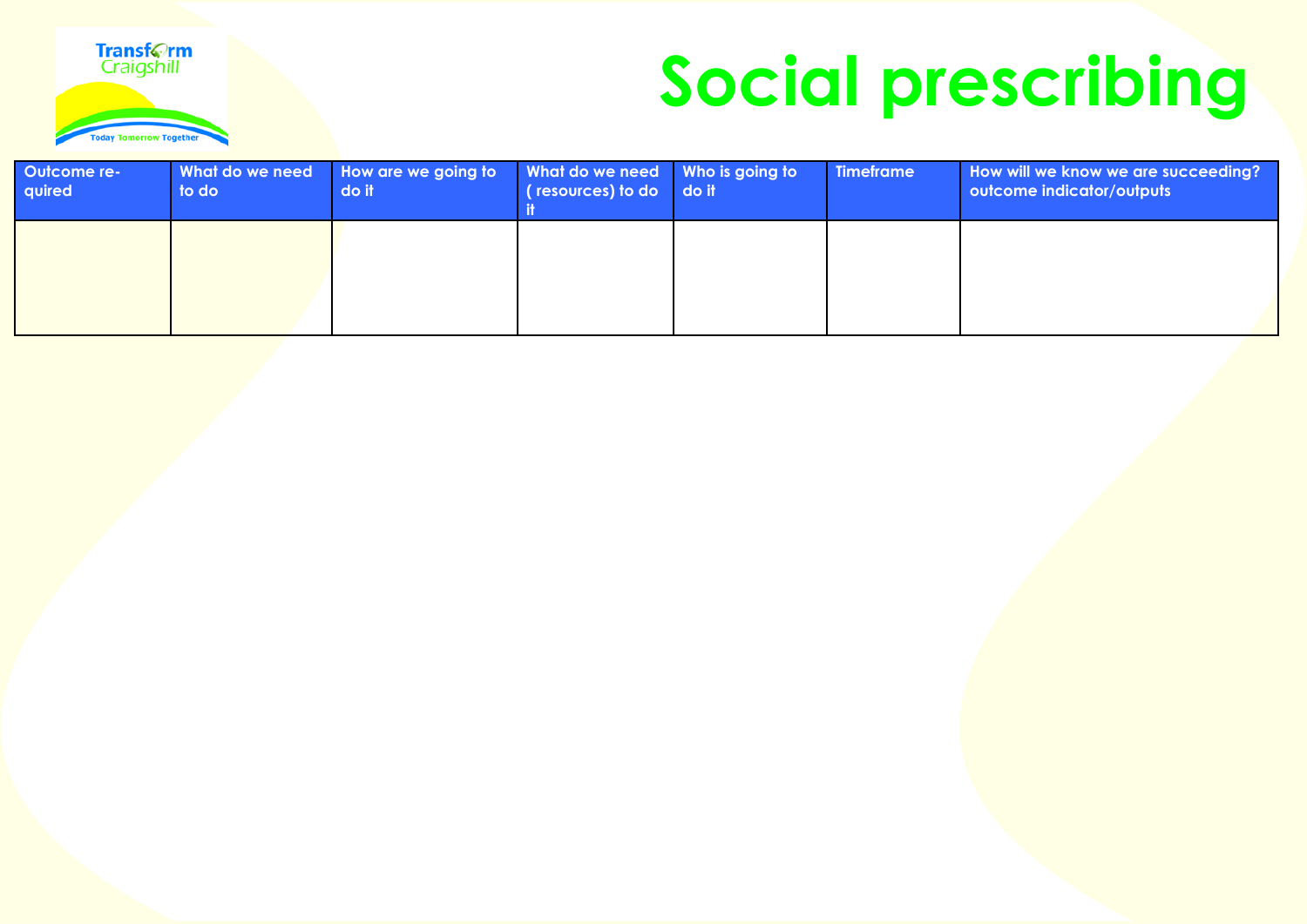

## **Healthy eating & being active**

**Key Issues /needs identified:** Forth Drive, Flats area, dampness, antisocial behaviour, litter, fly tipping, dog fouling, gardens, shrubbery overgrown, security of flats, flats overall maintenance, evidence of drug use, bin issues, dog poo trampled on feet into playgroup

| <b>Current position:</b>                                                                                                                                                                                                                                                                                                                                        | Outcome:                             |
|-----------------------------------------------------------------------------------------------------------------------------------------------------------------------------------------------------------------------------------------------------------------------------------------------------------------------------------------------------------------|--------------------------------------|
| The flats have a number of landlords and mainly private rented. Building<br>maintenance is required to secure buildings on doors and prevent<br>individuals and bulky items, which in one block has already resulted in a<br>fire. Identified drug use in another stairwell and the electrical box exposed.<br>Guttering and some pipe work require maintenance |                                      |
| <b>Baseline evidence and measures</b>                                                                                                                                                                                                                                                                                                                           | <b>Local Plan outcome indicators</b> |
|                                                                                                                                                                                                                                                                                                                                                                 | <b>Short term:</b>                   |
|                                                                                                                                                                                                                                                                                                                                                                 | <b>Medium term:</b>                  |

### **How this fits into:**

**The Local Outcome Improvement Plan:** We live in resilient, cohesive and safe communities. We live longer, healthier lives and have reduced health inequalities.

**WLCPP Anti poverty strategy 2018-23 'Taking Action for Change'** 

- Targeting services to reduce inequalities
- Shifting resources upstream to deliver preventable measures
- Ensuring that we obtain the maximum impact for our expenditure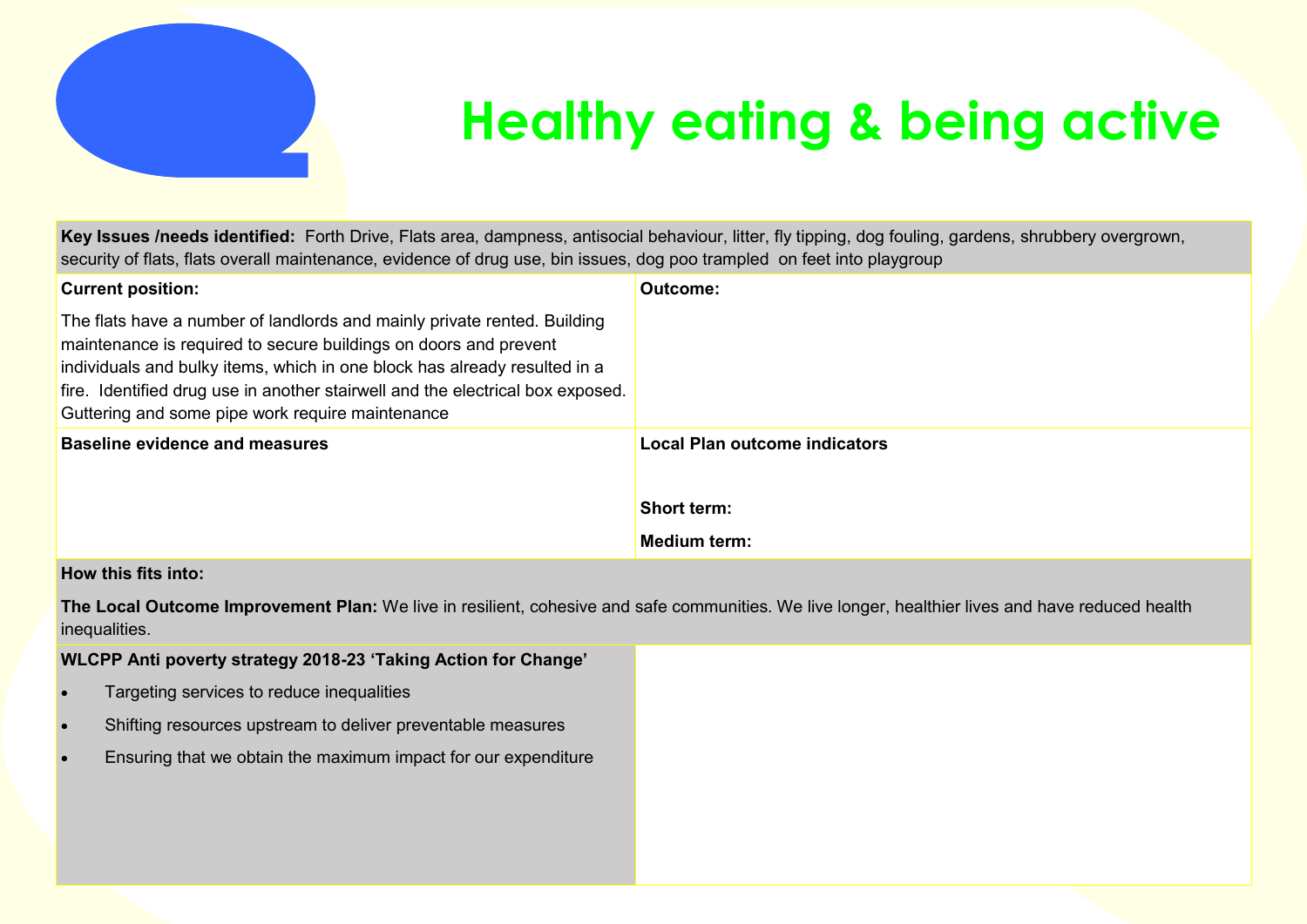### **Healthy eating & being active**

#### **Today Tom norrow Together**

Transf**orm**<br>Craigshill

| <b>Outcome required</b> | What do we need to<br>$\mathsf{do}$ | How are we going to do it | What do we need<br>(resources) to do it | Who is going to do it | Timeframe | How will we know we are succeeding? out-<br>come indicator/outputs |
|-------------------------|-------------------------------------|---------------------------|-----------------------------------------|-----------------------|-----------|--------------------------------------------------------------------|
|                         |                                     |                           |                                         |                       |           |                                                                    |
|                         |                                     |                           |                                         |                       |           |                                                                    |
|                         |                                     |                           |                                         |                       |           |                                                                    |
|                         |                                     |                           |                                         |                       |           |                                                                    |
|                         |                                     |                           |                                         |                       |           |                                                                    |
|                         |                                     |                           |                                         |                       |           |                                                                    |
|                         |                                     |                           |                                         |                       |           |                                                                    |
|                         |                                     |                           |                                         |                       |           |                                                                    |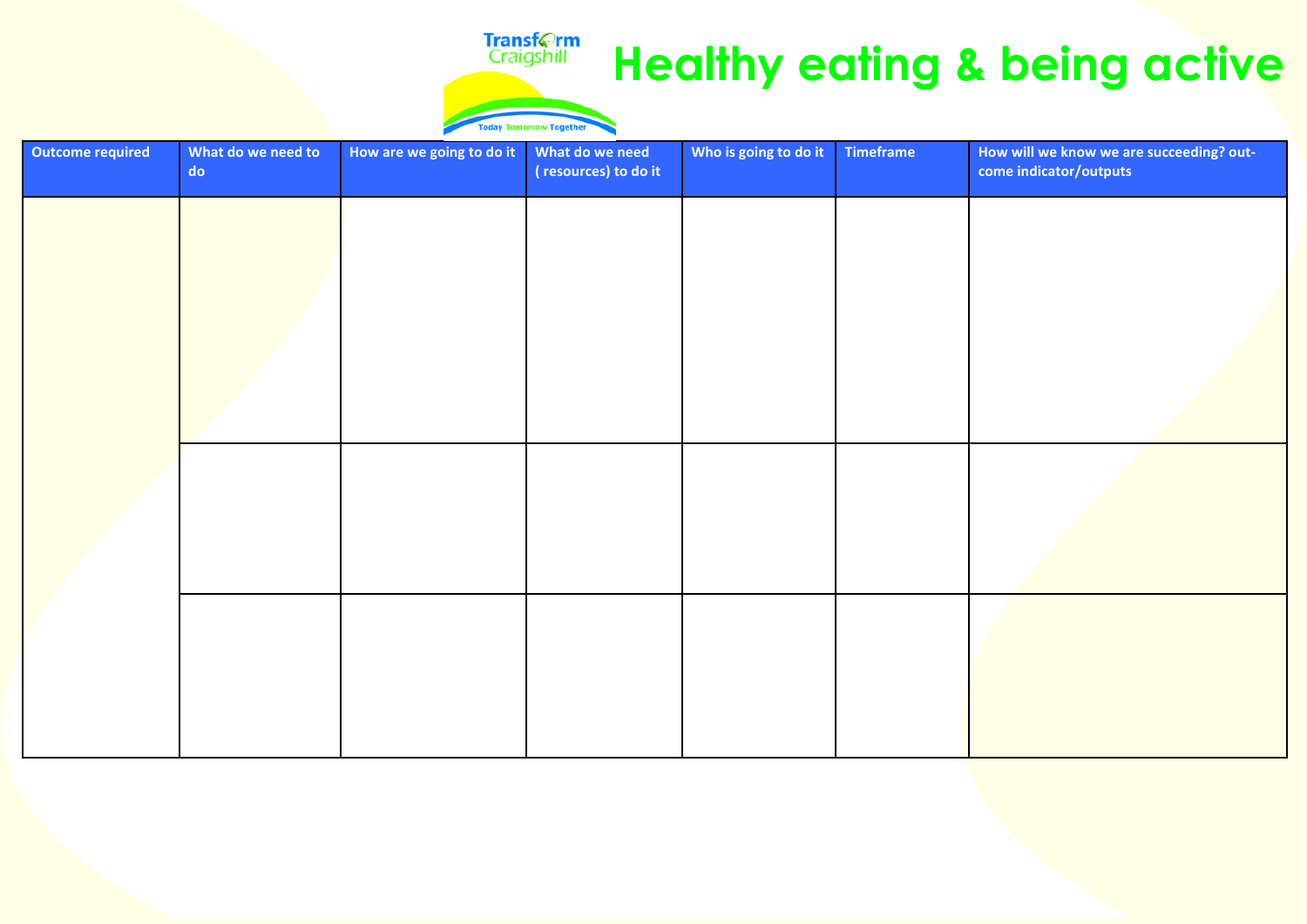

# **GP practices**

| Key Issues /needs identified:         |                                                                                                                                                                    |
|---------------------------------------|--------------------------------------------------------------------------------------------------------------------------------------------------------------------|
| <b>Current position:</b>              | Outcome:                                                                                                                                                           |
|                                       | To improve the streets, and spaces of buildings, underpasses, roads,<br>green areas in order to improve residents overall health, mental health<br>and well being. |
| <b>Baseline evidence and measures</b> | Local Plan outcome indicators                                                                                                                                      |
|                                       |                                                                                                                                                                    |
|                                       | Short term: community involvement                                                                                                                                  |
|                                       | Medium term:                                                                                                                                                       |
|                                       |                                                                                                                                                                    |
|                                       |                                                                                                                                                                    |

### **How this fits into:**

**The Local Outcome Improvement Plan:** We live in resilient, cohesive and safe communities. We live longer, healthier lives and have reduced health inequalities.

| WLCPP Anti poverty strategy 2018-23 'Taking Action for Change'    |  |  |  |
|-------------------------------------------------------------------|--|--|--|
| Targeting services to reduce inequalities                         |  |  |  |
| Shifting resources upstream to deliver preventable measures       |  |  |  |
| Ensuring that we obtain the maximum impact for our<br>expenditure |  |  |  |